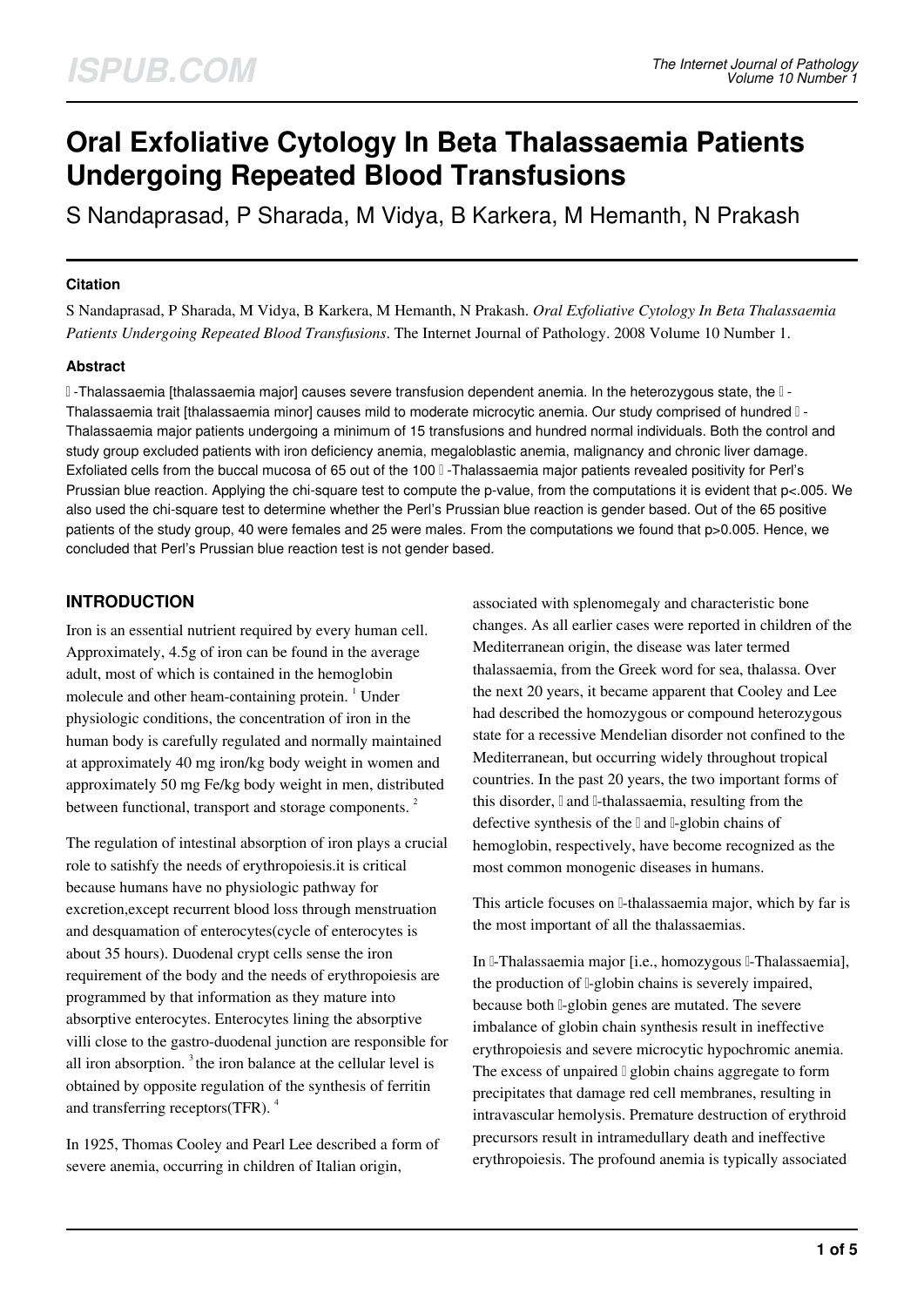with erythroid hyperplasia and extramedullary hematopoiesis.<sup>5</sup>

Chronic blood transfusion is associated with many untoward complications like blood borne infections, isoimmunisation, febrile reactions and iron overload.

Normal persons require 1 to 2 mg/l of elemental iron, an amount readily delivered by most diets. A unit of packed RBCs contain 250 to 300 mg iron [1mg/ml], so that a single transfusion of two units of packed RBCs is about equal to a 1 to 2 year intake of iron. There are no mechanisms for increasing the excretion of iron beyond normal daily losses. Iron thus rapidly accumulates in chronically transfused patients.

Common clinical complaints in iron overload include lethargy, weight loss, change in skin color, loss of libido, abdominal pain and joint pain.

Iron accumulation in β-Thalassaemia major patients depends upon the number of blood transfusions given. One unit of blood contains 250 ml of RBCs. Since 1ml of RBC contains 1mg of iron, 4 units of blood will contain around 1gm of iron. Signs of clinical toxicity become apparent, when body iron reaches 400 to 1000mg/kg body weight. <sup>6</sup> Signs of iron overload can be usually seen after 10-12 transfusions.<sup>7</sup>

Since serum ferritin level directly reflects the body iron status in the normal human subject, it is used as a routine test in the diagnosis of iron overload and monitoring the response to treatment. However, serum iron concentration is increased in some diseases even when the body iron stores are within normal limits, as in acute and chronic liver damage, malignancies, infections and megaloblastic anemia. Liver and bone marrow biopsy are as such invasive procedures and thus cannot be used for frequent assessment of iron overload or for screening purposes <sup>6</sup>

Exfoliative cytology is the microscopic examination of cells shed or desquamated from the epithelial surface, usually the mucous membrane. It also includes the study of those cells, which have been collected from body fluids such as sputum, saliva etc. It is a simple, painless, bloodless and quick procedure. <sup>8</sup>

A clear clinical need is evident for quantitative, noninvasive, safe, accurate, and readily available means of measuring body storage iron to improve the diagnosis and management of patients with iron overload from such disorders as hereditary hemochromatosis, thalassaemia major, sickle cell

disease, aplastic anemia, and myelodysplasia, among others.

The objective of this study was to know whether oral exfoliative cytology using Perl's Prussian blue staining, can be a tool in <sub>β</sub>-thalassaemia major patients undergoing repeated blood transfusions.

# **METHODOLOGY**

Study group consisted of 100 β-thalassaemia major patients undergoing repeated blood transfusions of at least 15, they were selected through purposive sampling technique from St. John's medical college Hospital, Bangalore. Control group consisted of 100 healthy individuals, the study duration was for 1 ½ years. Both the control and study group excluded persons with iron deficiency anemia, megaloblastic anemia, malignancy and chronic liver damage.

Exfoliated epithelial cells were taken from the buccal mucosa of the oral cavity. For this, first the patients from the study group and the control group were asked to gargle their mouth in distilled water. The buccal mucosa of the patients were scraped with a wet wooden spatula and smeared onto glass a glass micro slide. The smear was fixed immediately in 70% ethanol for one hour and then stained with Perl's Prussian staining kit, which consists of potassium ferrocyanide, which reacts with the ferritin in the cells to form a blue color, 0.5% aqueous neutral red was used as the nuclear stain. Blue granules indicated presence of iron overload. The stained smear was examined under the light microscope through the transmitted light at 10x, 40x and 100x magnifications to study the presence or absence of blue colored granules in the cells. Chi-square test was used for comparing the study group and the control group.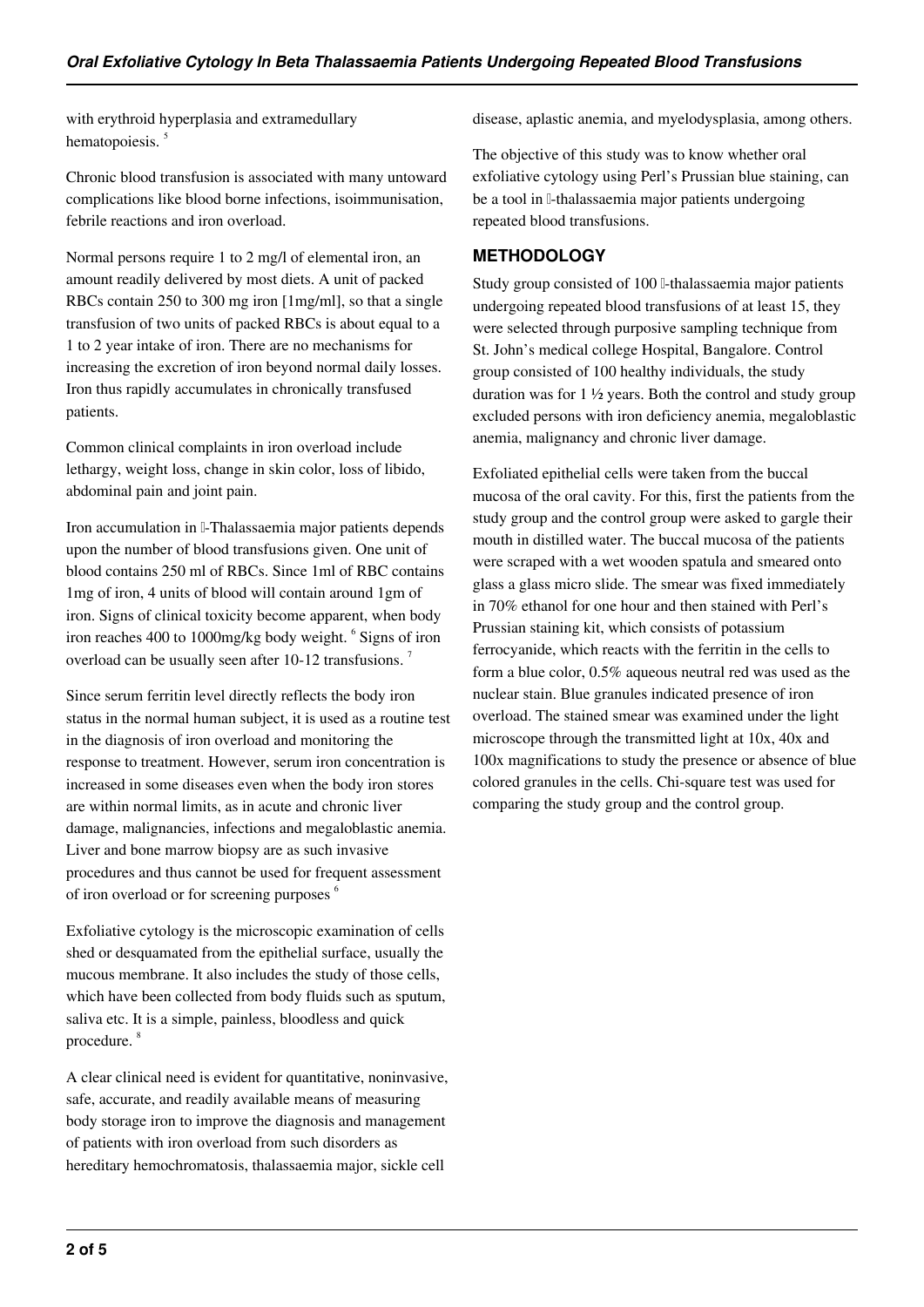## **Figure 1**

Fig 1: photomicrograph showing positivity for Perl's Prussian stain



# **Figure 2**

Fig 2: photomicrograph showing positivity for Perl's Prussian stain



## **Figure 3**

Fig 3: photomicrograph showing positivity for Perl's Prussian stain



# **RESULTS**

The results are shown in the following graph:

#### **Figure 4**



#### **DISCUSSION**

In our study, exfoliated cells from the buccal mucosa of hundred β-Thalassaemia major patients comprising the study group undergoing a minimum of 15 transfusions and a control group containing hundred normal individuals who had no confirmed acute and chronic liver damage, malignancy and megaloblastic anemia were considered and the smears obtained were stained with Perl's Prussian blue stain.

Perl's Prussian blue reaction is considered to be the first classical histochemical reaction, carried out, and is widely applied in the field of hematology.<sup>2</sup> Treatment with a dilute acid is an essential preliminary in the performance of the Prussian blue reaction. By this means, the ferric iron is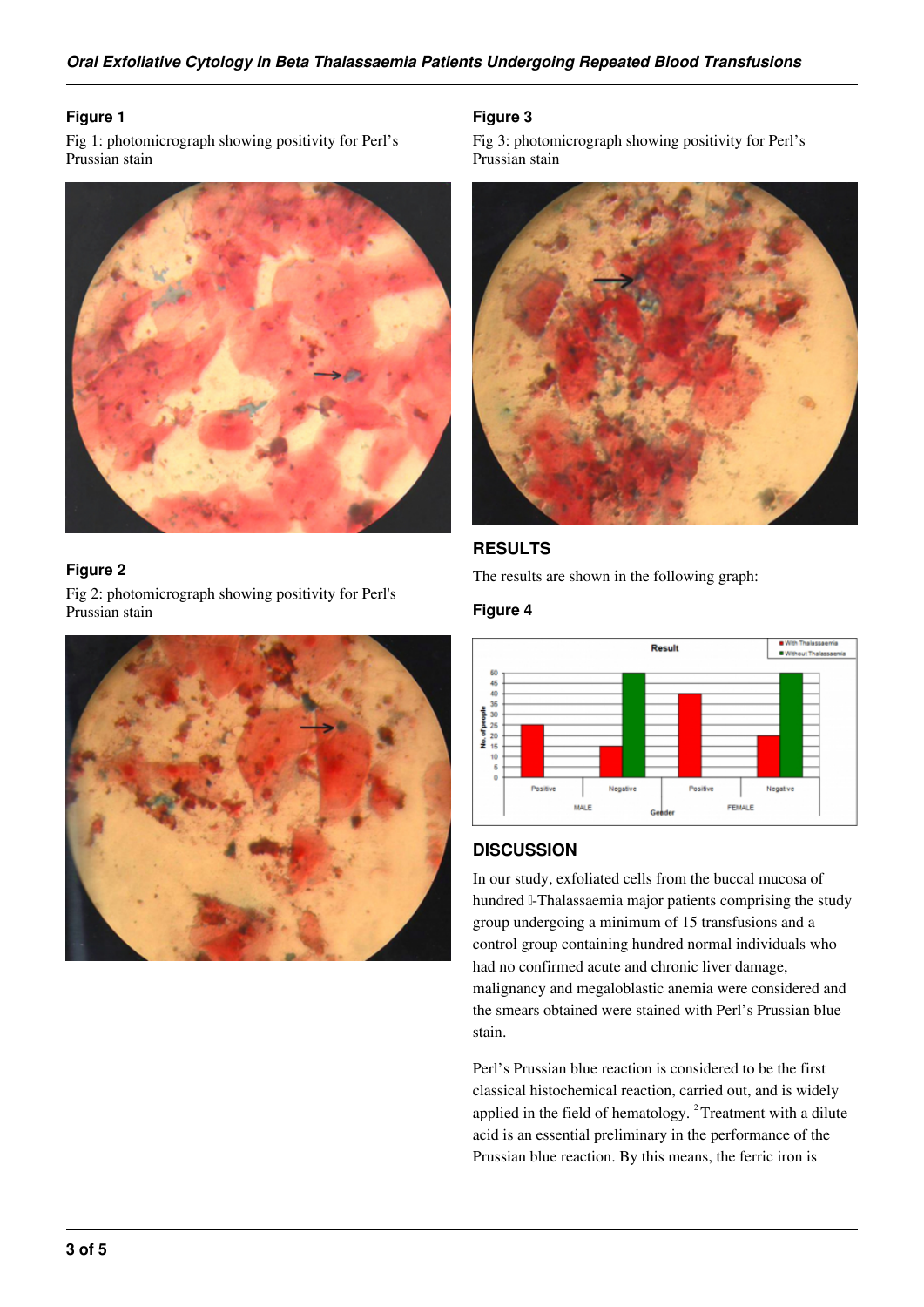liberated from unreactive loose combinations with proteins such as hemosiderin. We have applied this technique to exfoliated buccal mucosal cells, considering the fact that the exfoliated cells possibly represent changes in the underlying parent tissue.

Patients with acute and chronic liver damage, malignancy, infections and megaloblastic anemia were excluded from the present study as these patients show an increased serum iron concentration even when the body iron stores are within normal limits as followed in a similar study by Gururaj, Sivapathasudaram  $(2004)^2$ 

Exfoliated cells from the buccal mucosa of 65 of the 100 thalassaemia patients in our study group revealed positivity for Perl's Prussian blue reaction conducted. Statistically the 'p' value is < 0.005, and the test is considered significant. A similar study by Gururaj, Sivapathsundaram [2004] <sup>6</sup> on ten patient's revealed positivity for Perl's Prussian blue reaction. But in both the studies, none of the patients in the control group showed positivity for the Perl's Prussian blue reaction. In our study out of 65 positive patients, 40 were women and 25 were men. Our statistical analysis concluded that 'p' value was >0.005, which was insignificant.

# **CONCLUSION**

The objective of this study was to establish oral exfoliative cytology as an ideal screening and diagnostic tool in <sup>[]-</sup> thalassaemia major patients undergoing repeated blood

transfusions. Owing to the smaller sample size and lack of correlative Perl's staining in tissue biopsies in our cases, the diagnostic reliability of Perl's Prussian blue reaction in oral exfoliated cells to demonstrate iron overload is still debatable.

By considering the simplicity and acceptability of exfoliative cytology methods, further studies on correlating Perl's Prussian blue reaction to serum ferritin levels and MRI images can establish this non-invasive procedure as an ideal screening and diagnostic tool in all patients undergoing repeated blood transfusions and also to assess future complications associated with iron overload and thereby institute appropriate treatment.

# **References**

1. Young, Woodside. Antioxidants in health and disease. Journal of Clinical Pathology 2001;54:176-186 2. Cook JD. The measurement of serum transferrin receptor. Am J Med Sci 1999;318:269-276 3. Donovan A, Browlle A, Zhou Y. Positional cloning of zebrafish ferroportin 1 identifies a conserved vertebrate iron exporter. Nature 2000;403:776-8 4. J Emerit,C Beaumont, F Trivin. Review of iron metabolism, free radicals and oxidative injury. Pathologic moleculaire de hematopolese Inserm. U-409 5. http://www.emedicine.com/med/topic2260.htm 6. Gururaj N, Sivapathasundaram B. Demonstration of iron in the exfoliated cells of oral mucosa. Journal of Oral & Maxillofacial Pathology 2003, vol 7; issue 2;july-December. 7. Porter Jb. Practical management of iron overload.Br J Hematol, 2001; 115(2): 243-252. 8. Pomarede R, Girot, Constant S et al. Effect of

hematologic treatment on the growth and puberty of children with thalassaemia major. Arch Jr Pediatr 1984:41(4):255-9.